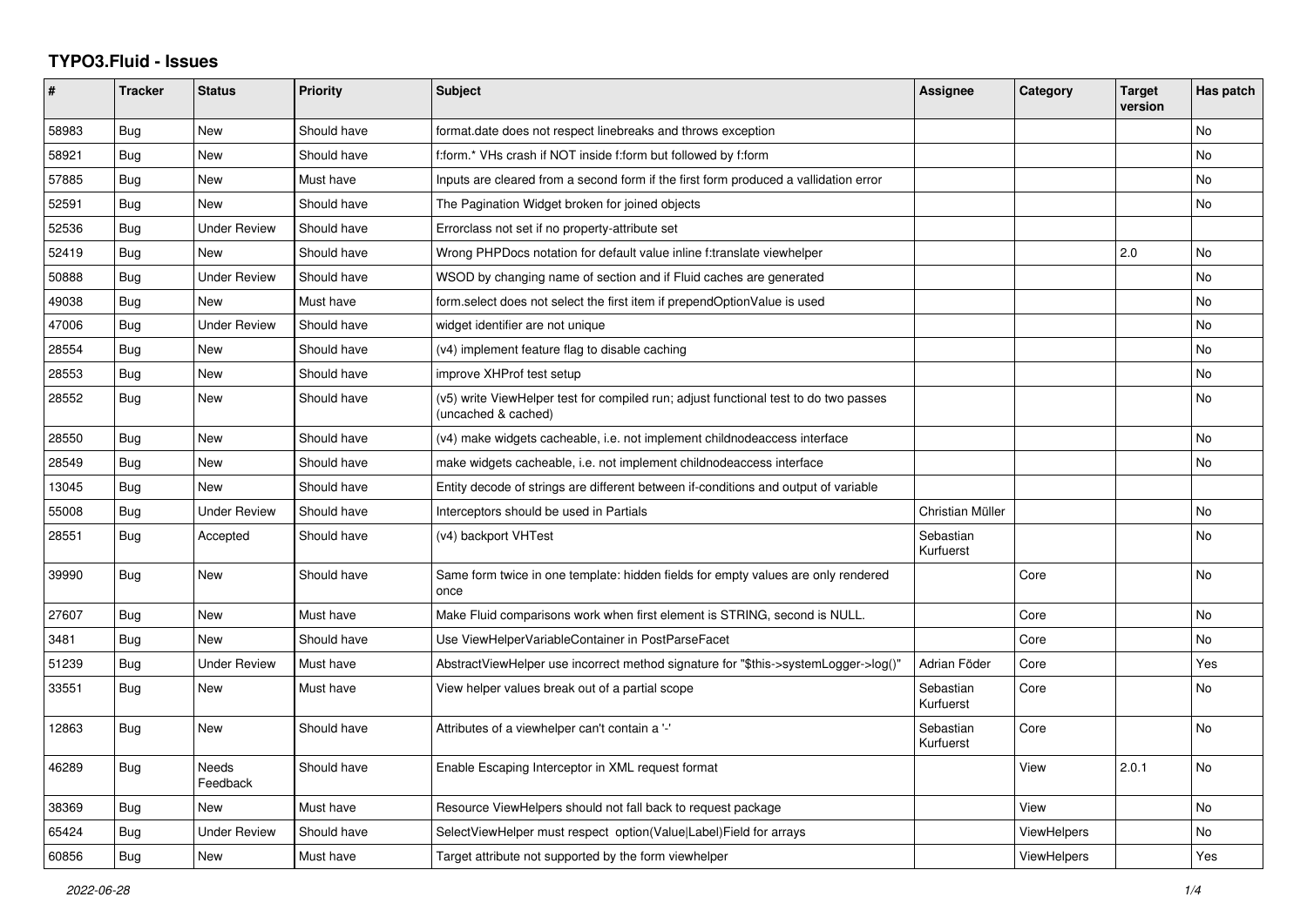| #     | <b>Tracker</b> | <b>Status</b>       | <b>Priority</b> | Subject                                                                               | <b>Assignee</b>             | Category           | <b>Target</b><br>version | Has patch |
|-------|----------------|---------------------|-----------------|---------------------------------------------------------------------------------------|-----------------------------|--------------------|--------------------------|-----------|
| 54284 | Bug            | New                 | Should have     | Default Option for Switch/Case VH                                                     |                             | ViewHelpers        |                          | No        |
| 49600 | Bug            | New                 | Should have     | f:form tag shown as a HTML on frontend                                                |                             | ViewHelpers        |                          | No        |
| 44234 | Bug            | <b>Under Review</b> | Should have     | selectViewHelper's sorting does not respect locale collation                          |                             | ViewHelpers        | 2.1                      | No        |
| 40064 | Bug            | New                 | Must have       | Multiselect is not getting persisted                                                  |                             | ViewHelpers        |                          | No        |
| 37619 | Bug            | New                 | Should have     | Fatal Error when using variable in name attribute of Section ViewHelper               |                             | ViewHelpers        |                          | No        |
| 34682 | Bug            | <b>Under Review</b> | Should have     | Radio Button missing checked on validation error                                      |                             | ViewHelpers        |                          | No        |
| 30937 | Bug            | New                 | Should have     | CropViewHelper stringToTruncate can't be supplied so it can't be easily extended      |                             | ViewHelpers        |                          | Yes       |
| 8648  | Bug            | New                 | Should have     | format.crop ViewHelper should support all features of the crop stdWrap function       |                             | <b>ViewHelpers</b> |                          | No        |
| 59057 | Bug            | <b>Under Review</b> | Must have       | Hidden empty value fields shoud be disabled when related field is disabled            | Bastian<br>Waidelich        | ViewHelpers        |                          | No        |
| 58862 | Bug            | Needs<br>Feedback   | Should have     | FormViewHelper doesn't accept NULL as value for \$arguments                           | Bastian<br>Waidelich        | ViewHelpers        |                          | Yes       |
| 33628 | Bug            | Needs<br>Feedback   | Must have       | Multicheckboxes (multiselect) for Collections don't work                              | Christian Müller            | ViewHelpers        |                          | No        |
| 36662 | Bug            | Needs<br>Feedback   | Should have     | Checked state isn't always correct when property is collection                        | Kevin Ulrich<br>Moschallski | ViewHelpers        | 1.1.1                    | No        |
| 40998 | Bug            | Under Review        | Should have     | Missing parent request namespaces in form field name prefix                           | Sebastian<br>Kurfuerst      | ViewHelpers        | 1.1.1                    | No        |
| 45384 | <b>Bug</b>     | New                 | Must have       | Persisted entity object in widget-configuration cannot be deserialized (after reload) |                             | Widgets            | 2.0.1                    | No        |
| 36655 | <b>Bug</b>     | New                 | Should have     | <b>Pagination Links</b>                                                               |                             | Widgets            |                          | No        |
| 53806 | <b>Bug</b>     | <b>Under Review</b> | Should have     | Paginate widget maximumNumberOfLinks rendering wrong number of links                  | Bastian<br>Waidelich        | Widgets            |                          | No        |
| 60271 | Feature        | New                 | Should have     | Paginate viewhelper, should also support arrays                                       |                             |                    |                          | No        |
| 51277 | Feature        | New                 | Should have     | ViewHelper context should be aware of actual file occurrence                          |                             |                    |                          | No        |
| 49756 | Feature        | <b>Under Review</b> | Should have     | Select values by array key in checkbox viewhelper                                     |                             |                    |                          | No        |
| 48355 | Feature        | New                 | Could have      | Assign output of viewhelper to template variable for further processing.              |                             |                    |                          |           |
| 46545 | Feature        | New                 | Should have     | Better support for arrays in options of SelectViewHelper                              |                             |                    |                          | No        |
| 45345 | Feature        | Needs<br>Feedback   | Should have     | Easy to use comments for fluid that won't show in output                              |                             |                    |                          |           |
| 45153 | Feature        | New                 | Should have     | f:be.menus.actionMenuItem - Detection of the current select option is insufficient    |                             |                    |                          | No        |
| 42397 | Feature        | New                 | Should have     | Missing viewhelper for general links                                                  |                             |                    |                          | No        |
| 40081 | Feature        | New                 | Should have     | Allow assigned variables as keys in arrays                                            |                             |                    |                          | No        |
| 38130 | Feature        | New                 | Should have     | Checkboxes and multiple select fields should have an assignable default value         |                             |                    |                          | No        |
| 36559 | Feature        | New                 | Could have      | New widget progress bar                                                               |                             |                    |                          | Yes       |
| 33215 | Feature        | New                 | Should have     | RFC: Dynamic values in ObjectAccess paths                                             |                             |                    |                          | No        |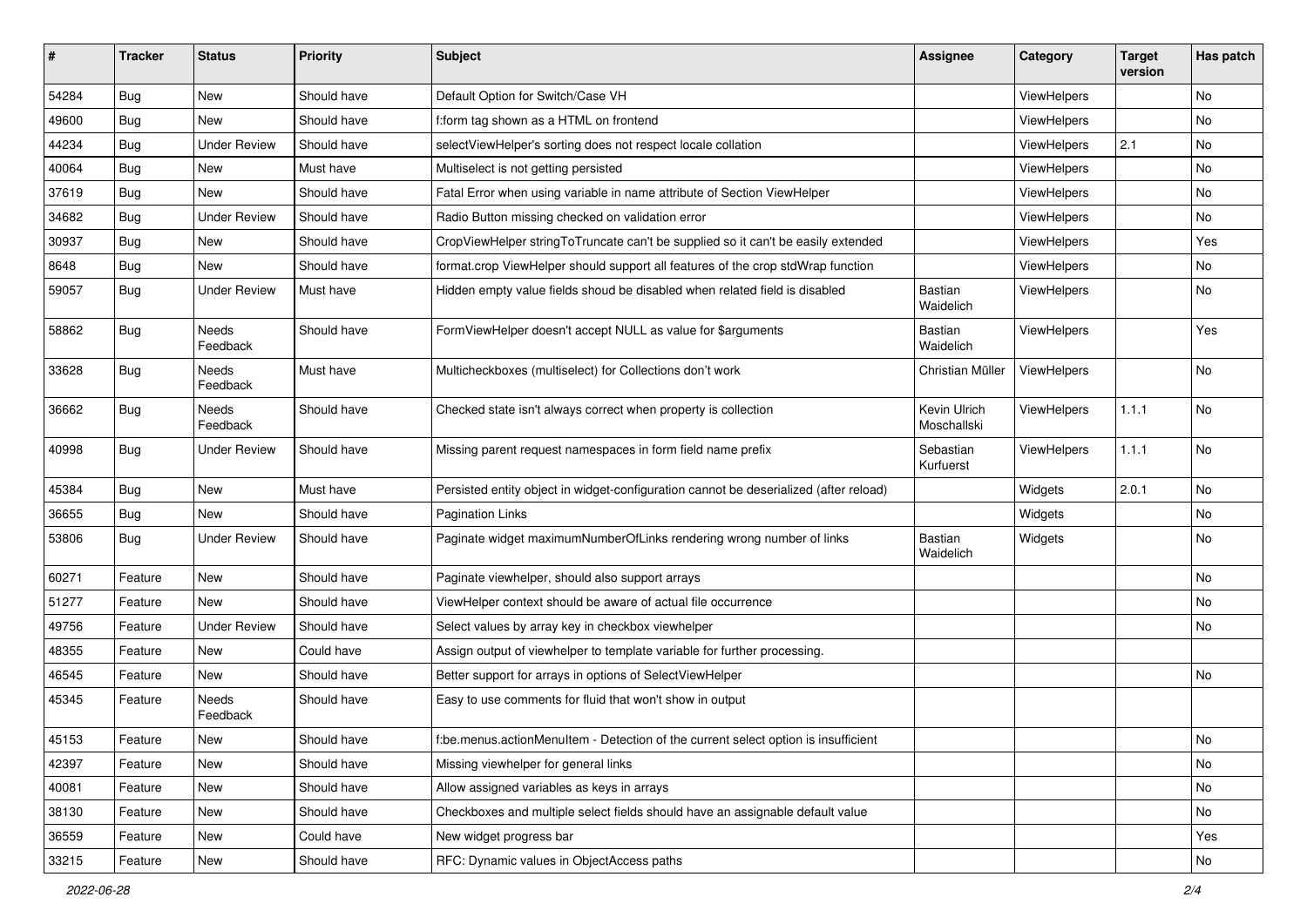| $\sharp$ | <b>Tracker</b> | <b>Status</b>       | <b>Priority</b> | <b>Subject</b>                                                                                | Assignee               | Category           | <b>Target</b><br>version | Has patch     |
|----------|----------------|---------------------|-----------------|-----------------------------------------------------------------------------------------------|------------------------|--------------------|--------------------------|---------------|
| 9514     | Feature        | New                 | Should have     | Support explicit Array Arguments for ViewHelpers                                              |                        |                    |                          |               |
| 3291     | Feature        | Needs<br>Feedback   | Should have     | Cacheable viewhelpers                                                                         |                        |                    |                          | No            |
| 37095    | Feature        | New                 | Should have     | It should be possible to set a different template on a Fluid TemplateView inside an<br>action | Christopher<br>Hlubek  |                    |                          | No            |
| 52640    | Feature        | <b>Under Review</b> | Should have     | Create an UnlessViewHelper as opposite to the IfViewHelper                                    | Marc Neuhaus           |                    |                          | No            |
| 9005     | Feature        | Accepted            | Could have      | Fluid Template Analyzer (FTA)                                                                 | Sebastian<br>Kurfuerst |                    |                          |               |
| 62346    | Feature        | New                 | Could have      | f:comment should have high precende                                                           |                        | Core               | 3.x                      | No            |
| 46257    | Feature        | <b>Under Review</b> | Should have     | Add escape sequence support for Fluid                                                         |                        | Core               |                          | No            |
| 30555    | Feature        | New                 | Could have      | Make TagBuilder more extensible                                                               |                        | Core               |                          | No            |
| 10472    | Feature        | New                 | Could have      | Fluid Standalone distribution                                                                 |                        | Core               |                          | No            |
| 7608     | Feature        | New                 | Could have      | Configurable shorthand/object accessor delimiters                                             |                        | Core               |                          | Yes           |
| 4704     | Feature        | <b>New</b>          | Should have     | Improve parsing exception messages                                                            |                        | Core               |                          |               |
| 1907     | Feature        | New                 | Could have      | Default values for view helpers based on context                                              |                        | Core               |                          |               |
| 33394    | Feature        | Needs<br>Feedback   | Should have     | Logical expression parser for BooleanNode                                                     | <b>Tobias Liebig</b>   | Core               |                          | No            |
| 60181    | Feature        | <b>New</b>          | Could have      | Caching mechanism for Fluid Views/Templates                                                   |                        | View               |                          | No            |
| 8989     | Feature        | Needs<br>Feedback   | Could have      | Search path for fluid template files                                                          |                        | View               |                          | No            |
| 60003    | Feature        | New                 | Should have     | Add required-Attribute to f:form.password                                                     |                        | ViewHelpers        |                          | No            |
| 51100    | Feature        | New                 | Must have       | Links with absolute URI should have the option of URI Scheme                                  |                        | ViewHelpers        |                          | <b>No</b>     |
| 39936    | Feature        | New                 | Should have     | registerTagAttribute should handle default values                                             |                        | ViewHelpers        |                          | No            |
| 36410    | Feature        | New                 | Should have     | Allow templates to send arguments back to layout                                              |                        | ViewHelpers        |                          | No            |
| 3725     | Feature        | New                 | Could have      | CSS Engine                                                                                    | Christian Müller       | ViewHelpers        |                          | No            |
| 43346    | Feature        | <b>Under Review</b> | Should have     | Allow property mapping configuration via template                                             | Karsten<br>Dambekalns  | <b>ViewHelpers</b> | 2.1                      | No            |
| 5933     | Feature        | Accepted            | Should have     | Optional section rendering                                                                    | Sebastian<br>Kurfuerst | ViewHelpers        |                          | <b>No</b>     |
| 31955    | Feature        | New                 | Should have     | f:uri.widget                                                                                  |                        | Widgets            |                          | $\mathsf{No}$ |
| 56237    | Task           | New                 | Should have     | in-line (Condition) ViewHelpers should not evaluate on parsing                                |                        |                    |                          | No            |
| 47669    | Task           | New                 | Should have     | FormViewHelper does not define the default request method                                     |                        |                    |                          | No            |
| 46091    | Task           | Needs<br>Feedback   | Should have     | Show source file name and position on exceptions during parsing                               |                        |                    |                          | No            |
| 43071    | Task           | New                 | Should have     | Remove TOKENS for adding fallback teplates in B                                               |                        |                    |                          | No            |